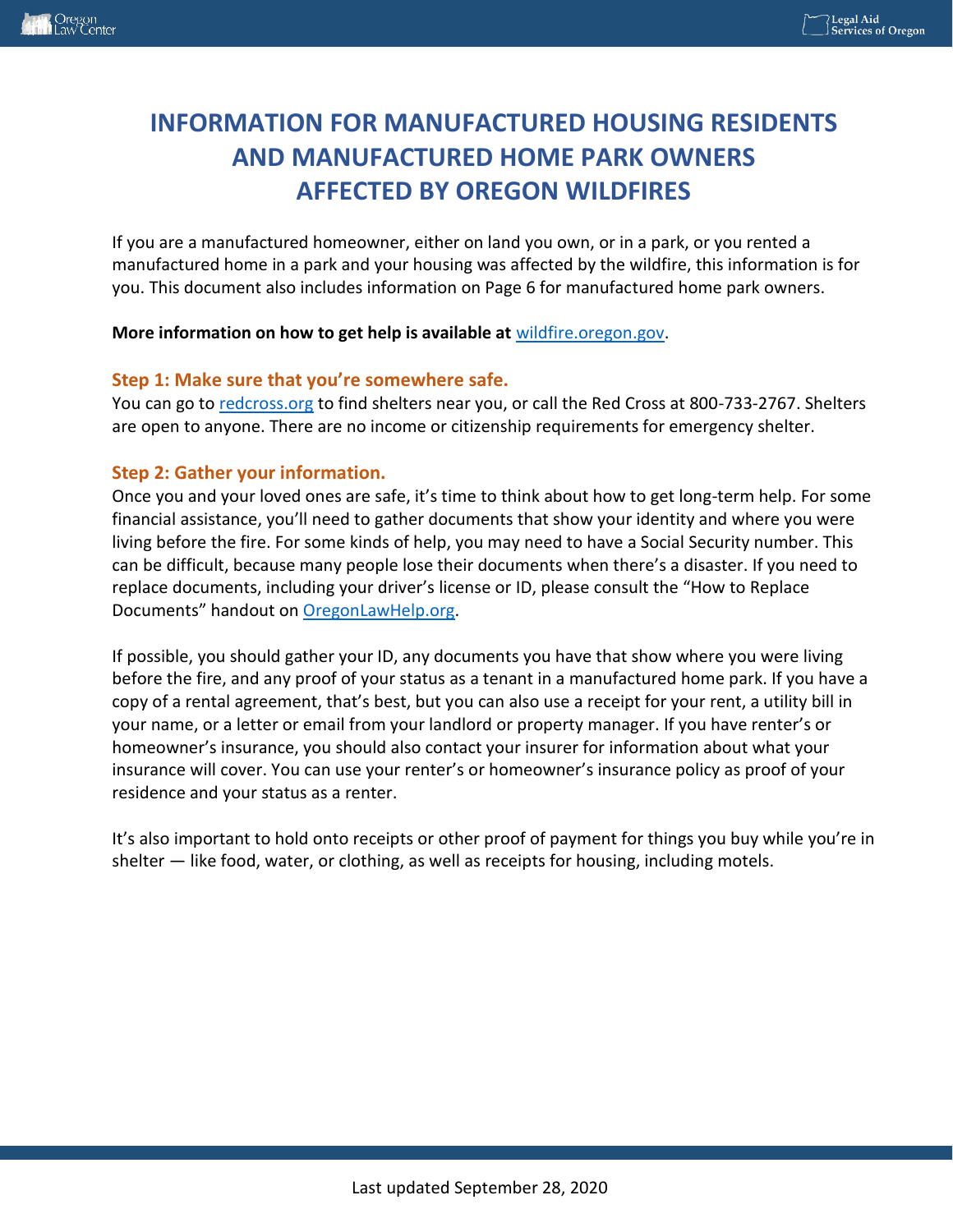## **FREQUENTLY ASKED QUESTIONS**

#### **Q: I own my manufactured home, but don't have any documents to prove it. What should I do?**

If you own a manufactured home and need to find documents to help you prove ownership, Oregon's Building Codes Division (BCD) may be able to help. Visit [https://aca](https://aca-oregon.accela.com/OR_MHODS/)[oregon.accela.com/OR\\_MHODS/.](https://aca-oregon.accela.com/OR_MHODS/)

Existing ownership documents are immediately available online, and can either be printed, or emailed to the email address on record, or emailed to another email address that can be added as needed. This is the fastest way for an individual to get their existing ownership documents.

If an existing ownership document needs to be physically mailed to a homeowner, a homeowner can request it by contacting BCD at [MHODS.BCD@Oregon.gov](mailto:MHODS.BCD@Oregon.gov) or by phone at (503) 378-4133 or 800-442-7457 (toll-free).

#### **Q: What kind of help can I get?**

FEMA now has a page dedicated to th[e Oregon wildfire disaster.](https://www.fema.gov/disaster/4562) If you live in one of these counties, you qualify for individual financial help from FEMA, the U.S. agency in charge of disaster relief:

- Clackamas
- Douglas
- Jackson
- Klamath
- Lane
- Lincoln
- Linn
- Marion

If you live in one of the above counties, and someone in your household is a U.S. citizen or lawful permanent resident, you can start your request for help from FEMA right now, by calling 800-621- FEMA (3362) or TTY 800-462-7585, or by going online to FEMA's page for the [Oregon wildfires.](https://www.fema.gov/disaster/4562) Those who use 711 or Video Relay Service may call 800-621-3362. There's also a FEMA mobile app for your phone or mobile device, just search for FEMA in your device's app store.

#### **The deadline to apply for FEMA relief is November 14, 2020!**

FEMA can help with money to pay for substitute housing, to replace property that was lost or destroyed in the fire, or for medical expenses. FEMA may also be able to provide temporary housing in some areas. To get money from FEMA, you will need to be able to show that someone in your household is a U.S. citizen or lawful permanent resident (LPR or green card, or other legal status, including asylee or refugee), and have a Social Security number for that person. You will also need the following: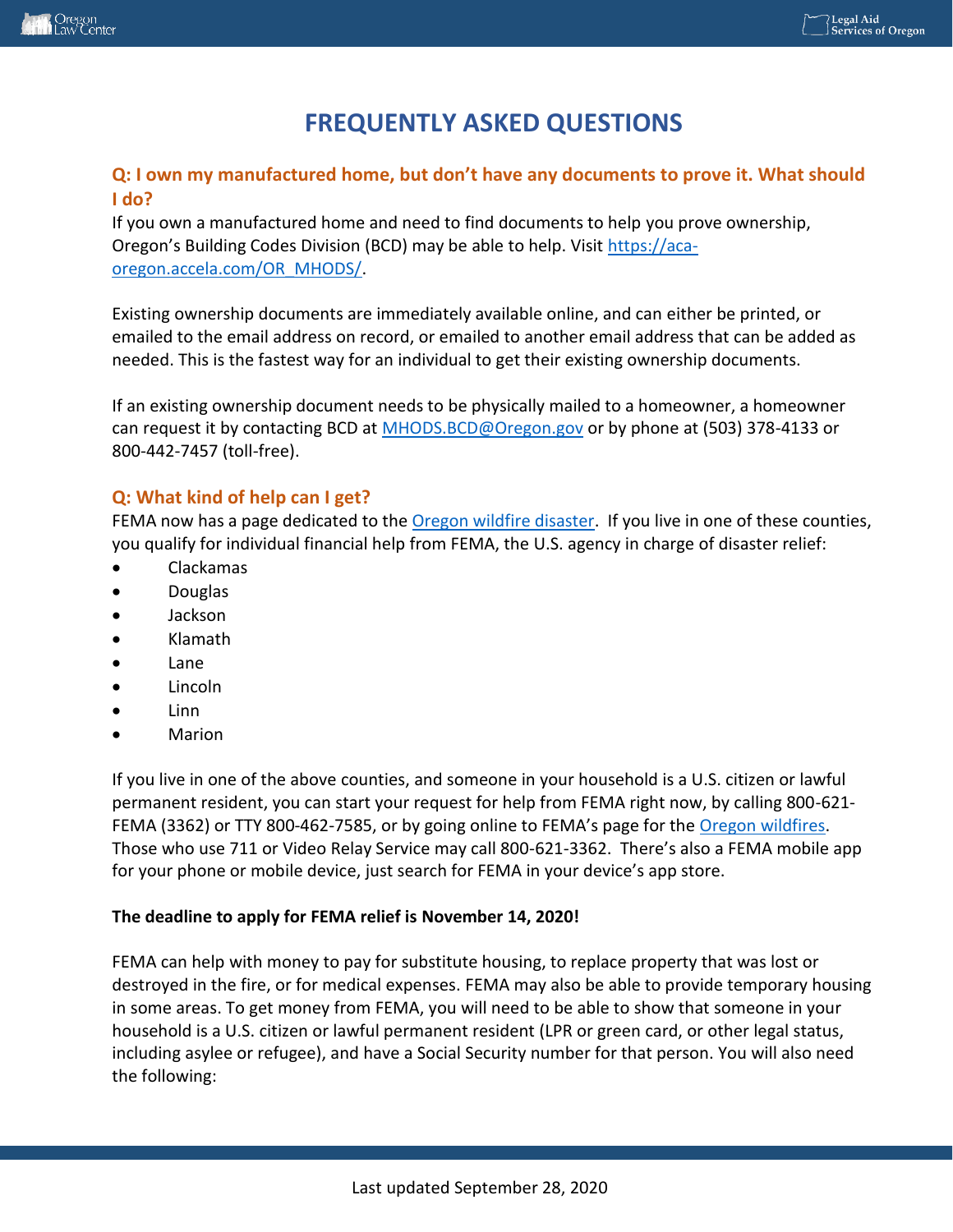

- Annual Household Income
- Contact Information (phone number, mailing address, email address\*, and damaged home address)
- Insurance Information, if any (coverage, insurance company name, etc.)

\*Note: You must provide an email address if you want to review your registration status online. If you do not provide an email address, you will be required to contact FEMA by phone for any updates to your registration.

For more information and help about applying for FEMA assistance, or to appeal a denial of assistance, please go to [OregonLawHelp.org](https://oregonlawhelp.org/) to find the local legal aid office near you.

#### **Q: What if I am denied FEMA assistance?**

FEMA may deny your first application if you have insurance and have not yet filed an insurance claim. You may need to re-apply once your insurance claim has been processed. There may also be other reasons why you were denied. Please see [FEMA's factsheet](https://www.fema.gov/fact-sheet/4562/reasons-why-fema-may-have-found-you-ineligible) on why you might have been denied. You can also go to [OregonLawHelp.org](https://oregonlawhelp.org/) for assistance.

#### **Q: What if I don't qualify for FEMA assistance?**

Oregon is working on gathering resources for help for people who aren't eligible for FEMA. Please keep checking back at **OregonLawHelp.org** for more information as it becomes available.

## **Q: My manufactured home was completely destroyed by the fire. What should I do next?**

"Completely destroyed" means that there is no part of the hoome left that a person could live in. If the home you rent space for was completely destroyed, then your rental agreement ends unless you and your landlord agree otherwise.

If you are not able to contact your landlord, or if the landlord will not confirm that your tenancy is over, you should take photos to show that your home has been destroyed. **Don't go to your home unless you're told by the authorities (not your landlord) that it's safe to do so**.

## **Q: My landlord has told me I need to clean up my space. Is that true?**

No! Do not begin cleaning up the park or your individual manufactured home space. The debris is likely toxic from asbestos and metals, and needs to be carefully and safely disposed of. Your landlord cannot require you to clean up your park space. You are not legally responsible to clean up the space, regardless of what the rental agreement may say.

DEQ recommends that you do not disturb ash or debris on your property until after it has been assessed by hazardous materials response professionals. The state and FEMA have created a Debris Management Task Force that is developing a plan to clean up properties so that people can return home. DEQ has a dedicated email for questions related to debris removal: [wildfire@state.or.us.](mailto:wildfire@state.or.us)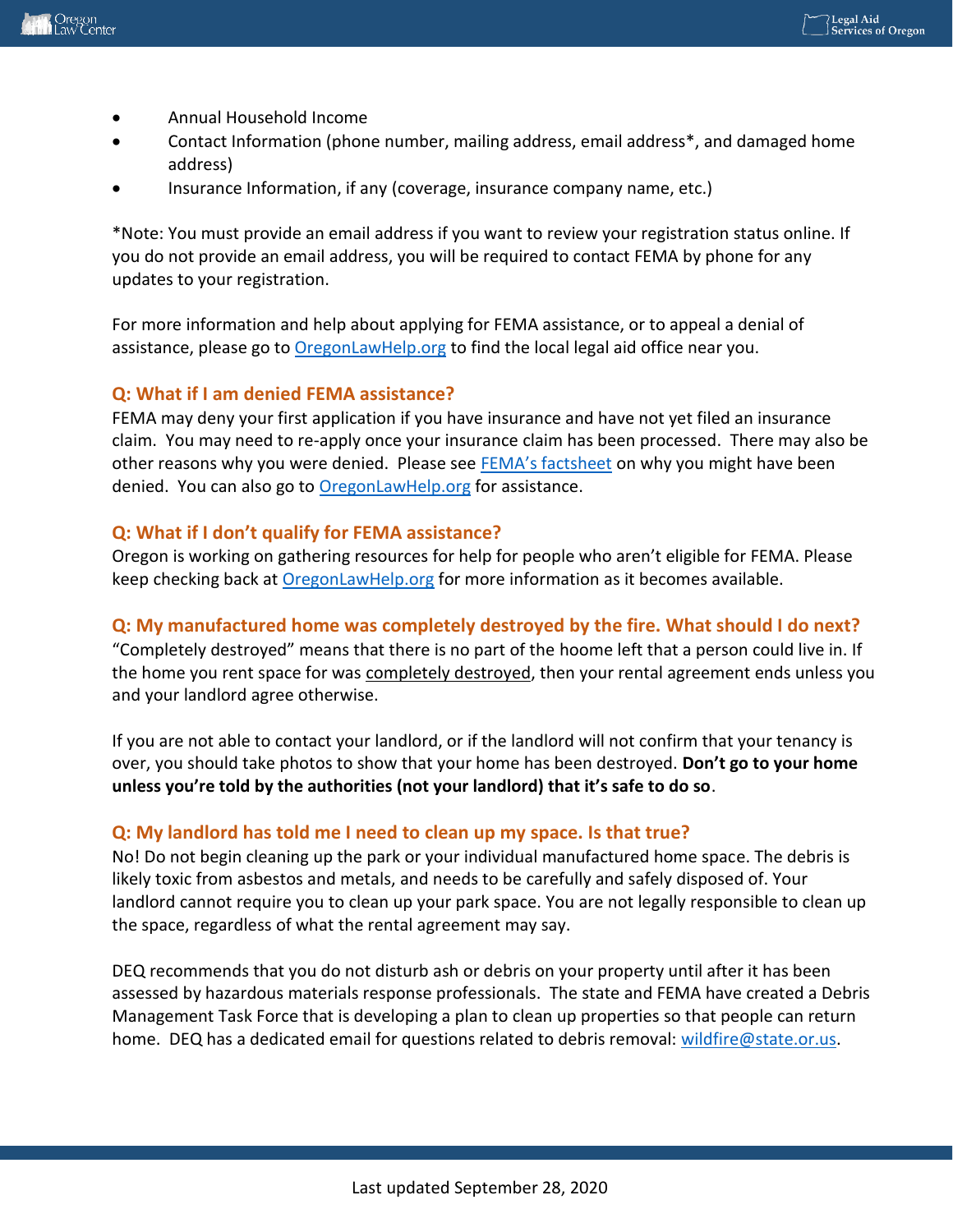## **Q: What about insurance? What should I do to file an insurance claim?**

Visit the Oregon Division of Financial Regulation's [Wildfire Insurance Resources page](https://dfr.oregon.gov/insure/home/storm/Pages/wildfires.aspx) to learn more about your rights. If you have homeowner's or fire insurance, contact your insurance company immediately to file a claim. This factsheet on [Filing a Homeowner Claim After a Fire](https://dfr.oregon.gov/insure/home/Documents/5062-fire.pdf) will walk you through the steps you'll want to take to file a claim. **Remember: Don't go to your home unless you're told by the authorities that it's safe to do so!**

The good news is, in Oregon, insurance typically covers fire, smoke, and ash damage to your home and personal property. There is no difference in type of fire. Wildfire damage is covered just like a kitchen or electrical fire would be covered under your policy.

The state has issued an insurance emergency order for wildfire victims in several zip codes across the state. Visit this [link](https://dfr.oregon.gov/laws-rules/Documents/Bulletins/bulletin2020-16.pdf) to find out if your zip code is covered by the order. Under the order, insurance companies must immediately take steps to do the following until the order is no longer in effect:

- Extend all deadlines for policyholders to report claims or submit other communications related to claims.
- Take all practicable steps to provide opportunities for policyholders to report claims.
- Establish a grace period for payments for all insurance policies issues, delivered or covering a risk in the affected areas.
- Suspend cancellations and nonrenewals.

If you need additional help, you can contact the Oregon Division of Financial Regulation at 888-877- 4894 (toll-free) or by email at [DFR.InsuranceHelp@oregon.gov.](mailto:DFR.InsuranceHelp@oregon.gov)

## **Q: What should I do if I don't have insurance?**

If you do not have insurance, you still may qualify for federal disaster aid. Be sure to [register](https://www.myoregon.gov/2020/09/18/oregonians-affected-by-wildfires-apply-for-fema-assistance/) with FEMA as soon as possible and visit [wildfire.oregon.gov.](https://wildfire.oregon.gov/)

## **Q: My insurer is insisting that I take a settlement, and sign documents quickly. What should I do?**

Do not feel rushed or pushed to agree on a settlement. You do not have a legal deadline to accept your insurer's offer of payment. You can call the Department of Consumer and Business Services for help at 888-877-4894 (toll-free) or visit [dfr.oregon.gov.](https://dfr.oregon.gov/Pages/index.aspx) This factsheet on Filing a Homeowner Claim [After a Fire](https://dfr.oregon.gov/insure/home/Documents/5062-fire.pdf) will give you more information.

To file a complaint about your insurer online, go to [https://dfr.oregon.gov/help/complaints](https://dfr.oregon.gov/help/complaints-licenses/Pages/file-complaint.aspx)[licenses/Pages/file-complaint.aspx.](https://dfr.oregon.gov/help/complaints-licenses/Pages/file-complaint.aspx)

## **Q: What if my park was damaged, but my home was not damaged? Can I go home?**

All or most of the park is likely to be lacking water or electricity, and uninhabitable, even if some homes were untouched by the fire. **Do not go to your home unless it is safe to do so.**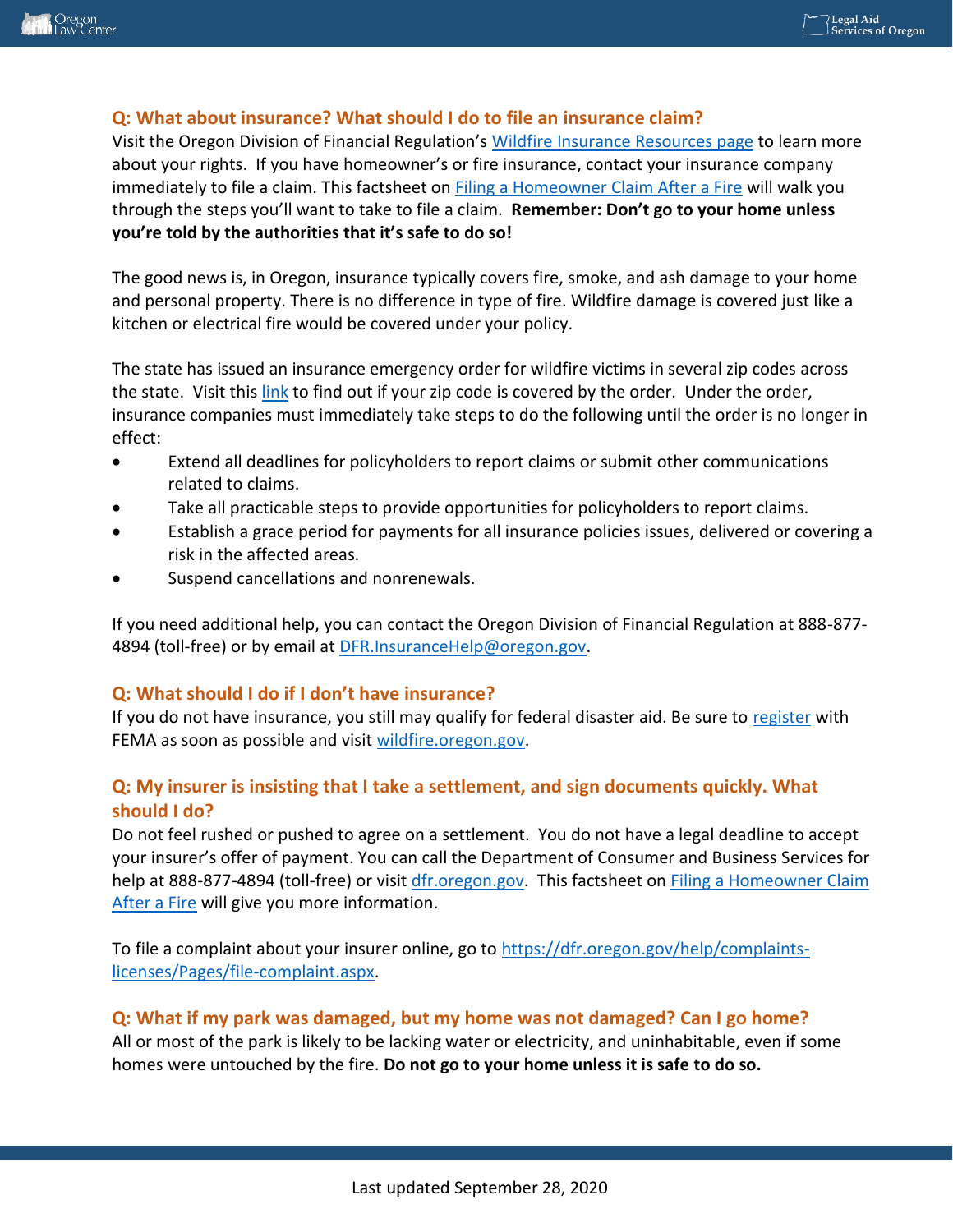#### **Q: I'm being asked to turn over my title to the park owner. Should I?**

No! Do NOT turn over the original of your title to anyone – not your landlord or FEMA. Transferring title or ownership could limit your insurance recovery.

#### **Q: Can I terminate my tenancy?**

If your city or county has posted the park as unsafe, either you or your landlord can terminate the tenancy with notice to the other side. At that point, you no longer need to pay rent, and any remaining rent that you prepaid for the month must be returned to you, along with your deposit, within 14 days. [See ORS 90.380 \(5\), \(6\).](https://www.oregonlaws.org/ors/90.380)

Although your notice to the landlord when the park is posted as unsafe may be oral (by phone or in person), it's always best to communicate with your landlord in writing. If you mail a letter, it is best practice to also send a copy of that letter by email or text if possible. You should always keep copies of any communication that you send to your landlord. Be sure to include information on how your landlord can contact you.

## **Q: I rented a manufactured home in a park. What should I do?**

Legal Aid/ Oregon Law Center has prepared a separate handout that focuses on issues for renters that apply to you. More information about your rights is available at [OregonLawHelp.org.](https://oregonlawhelp.org/)

## **Q: I need more help. Where do I go?**

For more help, please visit [OregonLawHelp.org](https://oregonlawhelp.org/) or contact Nancy Inglehart from the [Oregon State](https://oregontenants.com/)  [Tenants Association](https://oregontenants.com/) at [ninglehart@oregontenants.com.](mailto:ninglehart@oregontenants.com) If you would like a free consultation from an attorney on your insurance claim, you can contact Clinton Tapper at [clinton@tapper-law.com.](mailto:clinton@tapper-law.com)

A state Wildfire Housing Relief Fund was established to assist households of lower income that suffer a loss of housing due to a wildfire. Eligible applicants include manufactured homeowners, even if you rent your space in a park. Funds are currently limited, however the state is working to identify additional funding. To add your name to the waitlist, please visit thi[s link.](https://www.oregon.gov/ohcs/housing-assistance/Pages/program-wildfire-damage-housing-relief.aspx)